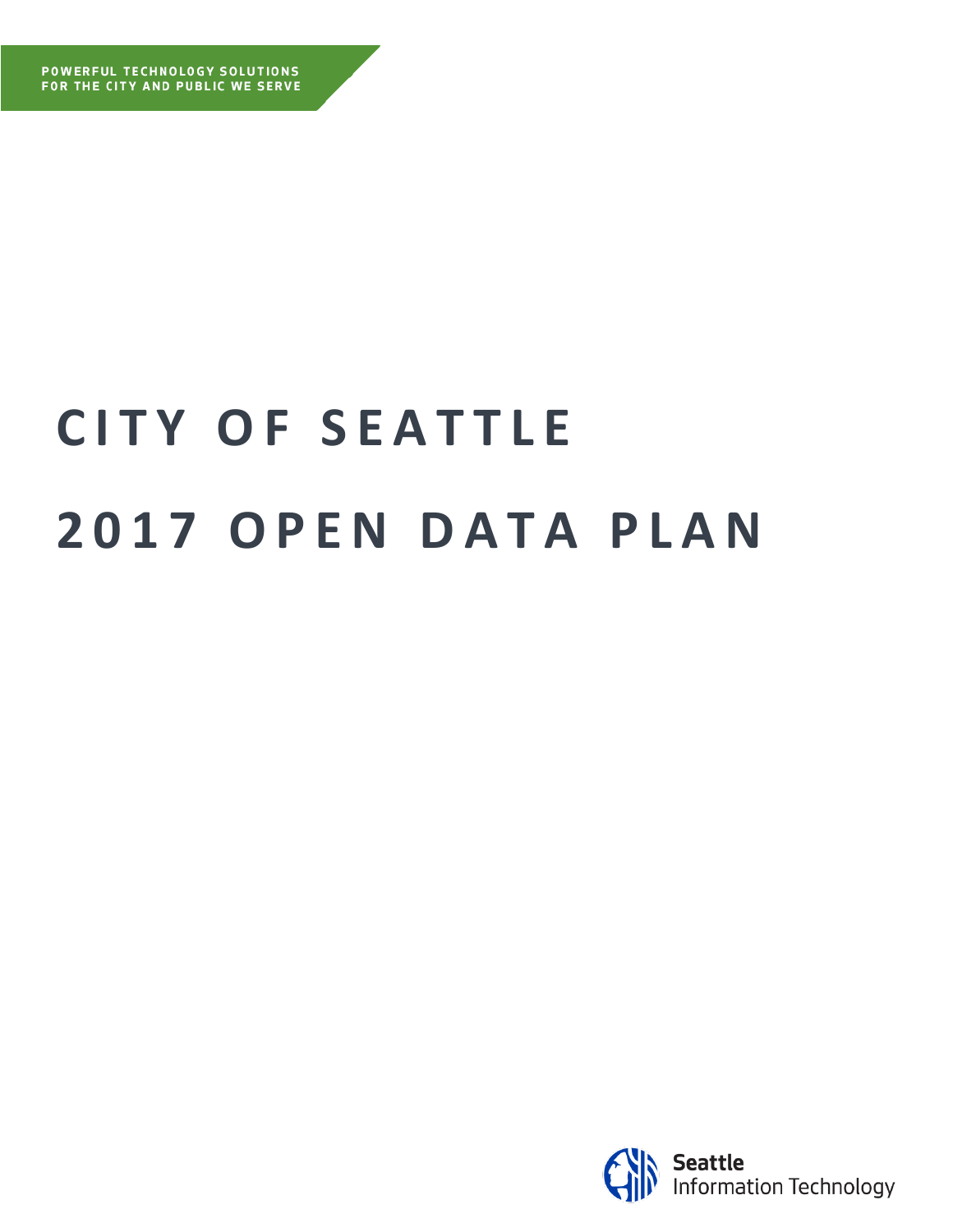# **CONTENTS**

| OPEN DATASETS SCHEDULED FOR RELEASE IN 2017  11 |  |
|-------------------------------------------------|--|

|  | Figure 2: Proposed "Virtuous Cycle" caused by improvements in our open data program5 |  |
|--|--------------------------------------------------------------------------------------|--|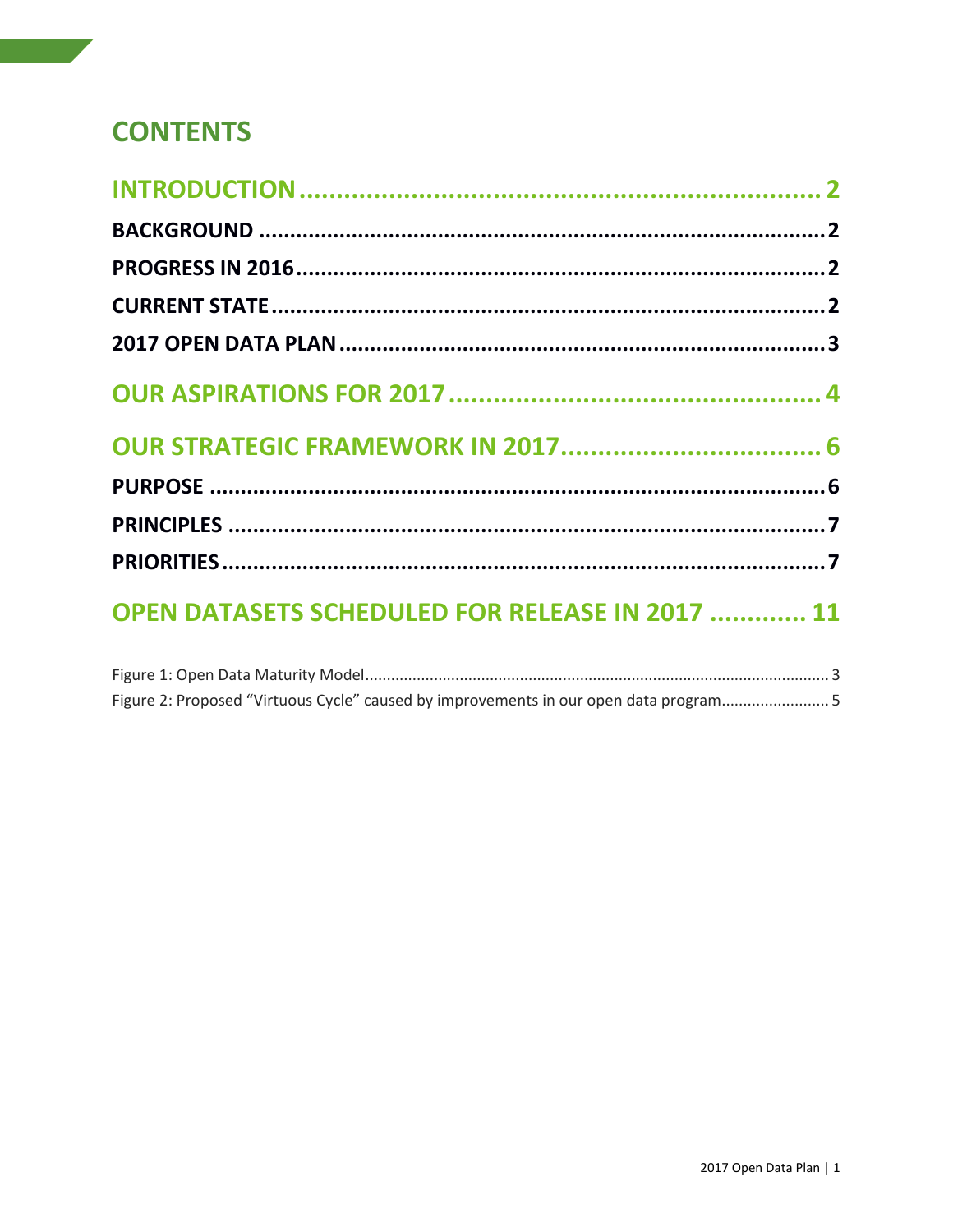# <span id="page-2-0"></span>**INTRODUCTION**

## <span id="page-2-1"></span>**BACKGROUND**

Last year was pivotal for open data in the City of Seattle. While the City has been publishing open data since 2010 and was the first in the nation to publish dispatch data from our police and fire departments in near-real-time, there was no formal policy or process in place to guide this work.

This changed in February 2016 when the City created an official Open Data Policy that is backed by Executive Order 2016-01 from Mayor Ed Murray. Developed in partnership with the Sunlight Foundation, University of Washington, and Bloomberg Philanthropies' What Works Cities initiative, the Open Data Policy declares the City "open by preference" and directs all City departments to make their data available to the public except when doing so may affect individual privacy. This both sets the expectation that public data will be public and makes clear that we have a responsibility to protect privacy. The new policy laid out clear goals that guide our work as a program.

## <span id="page-2-2"></span>**PROGRESS IN 2016**

Seattle IT, which is responsible for implementing the Open Data Policy, made significant progress in 2016 in standing up the official Open Data Program. This included the establishment of a network of Open Data Champions who lead their department's work to facilitate the release of high value datasets onto data.seattle.gov, with centralized support from the Open Data team in Seattle IT.

The 2016 Open Data Annual Report provides a detailed analysis of our progress to date, and provides learning that we will apply to our future initiatives as called out in this 2017 Open Data Plan. The 2016 Open Data Report can be found at[: http://seattle.gov/opendata.](http://seattle.gov/opendata)

## <span id="page-2-3"></span>**CURRENT STATE**

 $\overline{\phantom{a}}$ 

While much work has been done over the past year to establish the City's new Open Data Program, it is important we assess on a macro level the program's current state and envision how our Open Data Program should improve in the future.

One method to help us distill the data and findings from the 2016 Annual Report, as well as additional internal knowledge that we have developed over the last year, is to use an open data maturity model. Several variants of this model exist, so the purposes of this plan we will use the model proposed by Socrata<sup>1</sup>, whose technology powers our open data portal (see Figure 1). Using this model allows us to quickly assess our perceived maturity level and provides a way to track progress over time towards those advanced maturity goals.

<sup>1</sup> http://www.datafoundation.org/state-of-the-union-report-pdf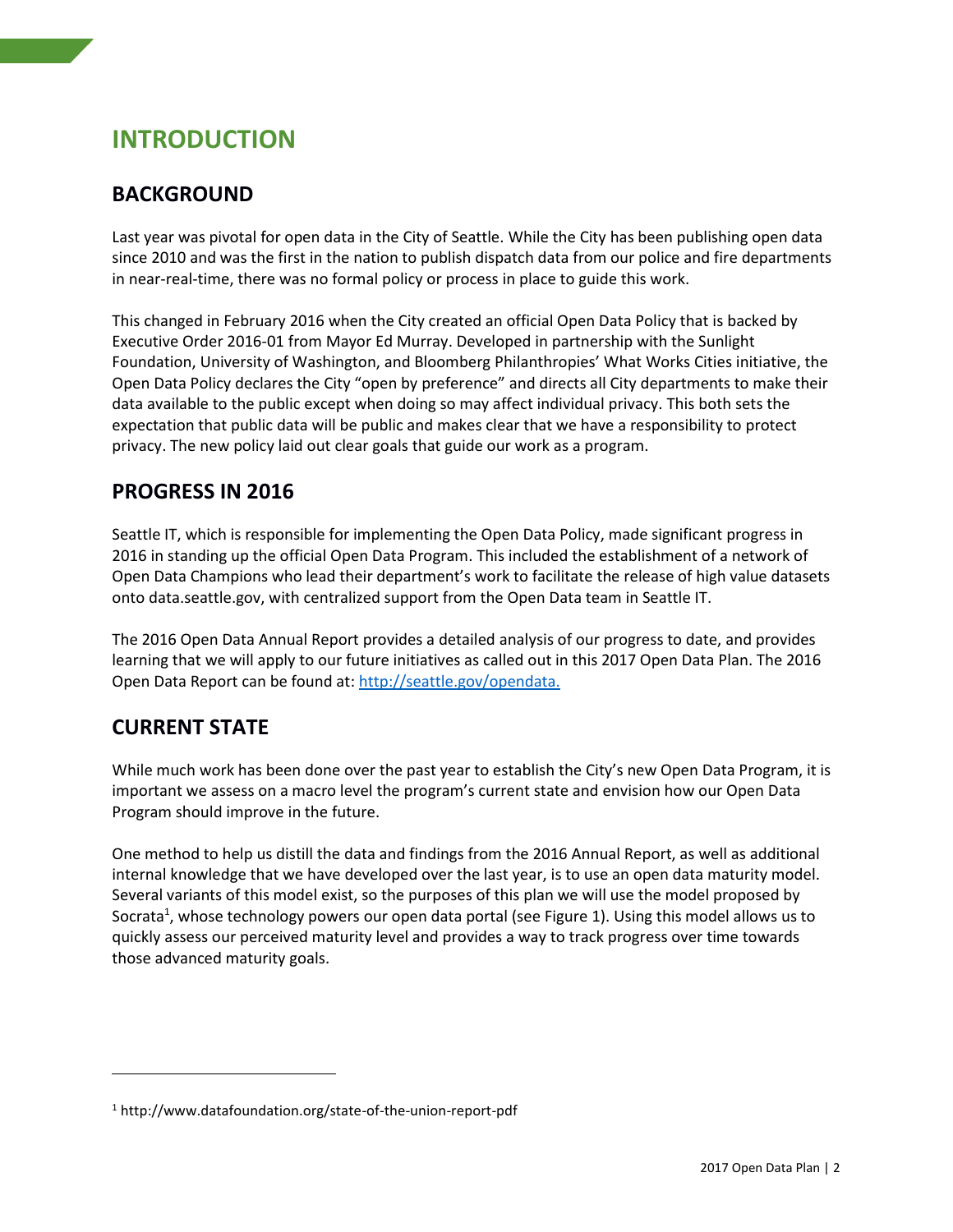#### <span id="page-3-1"></span>*Figure 1: Open Data Maturity Model*



When we review the capabilities of our Open Data program today, we believe that our program is mostly at stage 3 of the model, where we are providing some basic interactive experiences using the default technologies on our platform, with the clear majority of datasets being published manually. We have a simple landing page design for data.seattle.gov that contains large amounts of text and graphics while grouping our datasets using the default catalog classifications provided by the portal software, as well as some datasets providing visualizations using the in-built visualization tools from the platform. Some elements of stage 4 in are place; the best examples being the automated publishing of data from some larger departments such as the Police Department, Fire Department, and the Department of Transportation.

Based on that assessment of the maturity of our Open Data program, our aim in 2017 will be to achieve stage 4 maturity across the board. This will involve several initiatives, such as redesigning the data.seattle.gov portal to improve its usability for our customers, integrating Tableau Public into our platform to provide us with more opportunities to share visualizations and insights from the open data we publish, and working across all City departments to help enable more automated publishing of datasets. A stretch goal will be getting closer to stage 5, initially in the form of more real-time (or very close to) data publishing but also in terms of how we can partner with key local partners (such as the King County and WA State Open Data programs) to enable more federation of our respective data catalogs to help tackle regional issues.

### <span id="page-3-0"></span>**2017 OPEN DATA PLAN**

This 2017 Open Data Plan sets the strategic direction of the Open Data program in 2017 and potentially into 2018. We are focusing on 2017 as a year where the internal operational systems of the program are strengthened, the quality of our existing data platform is improved, we increase awareness of our open data and improve its discoverability when the public visit our portal are all key priorities in 2017.

Per the Open Data policy, this 2017 Plan will include the following information: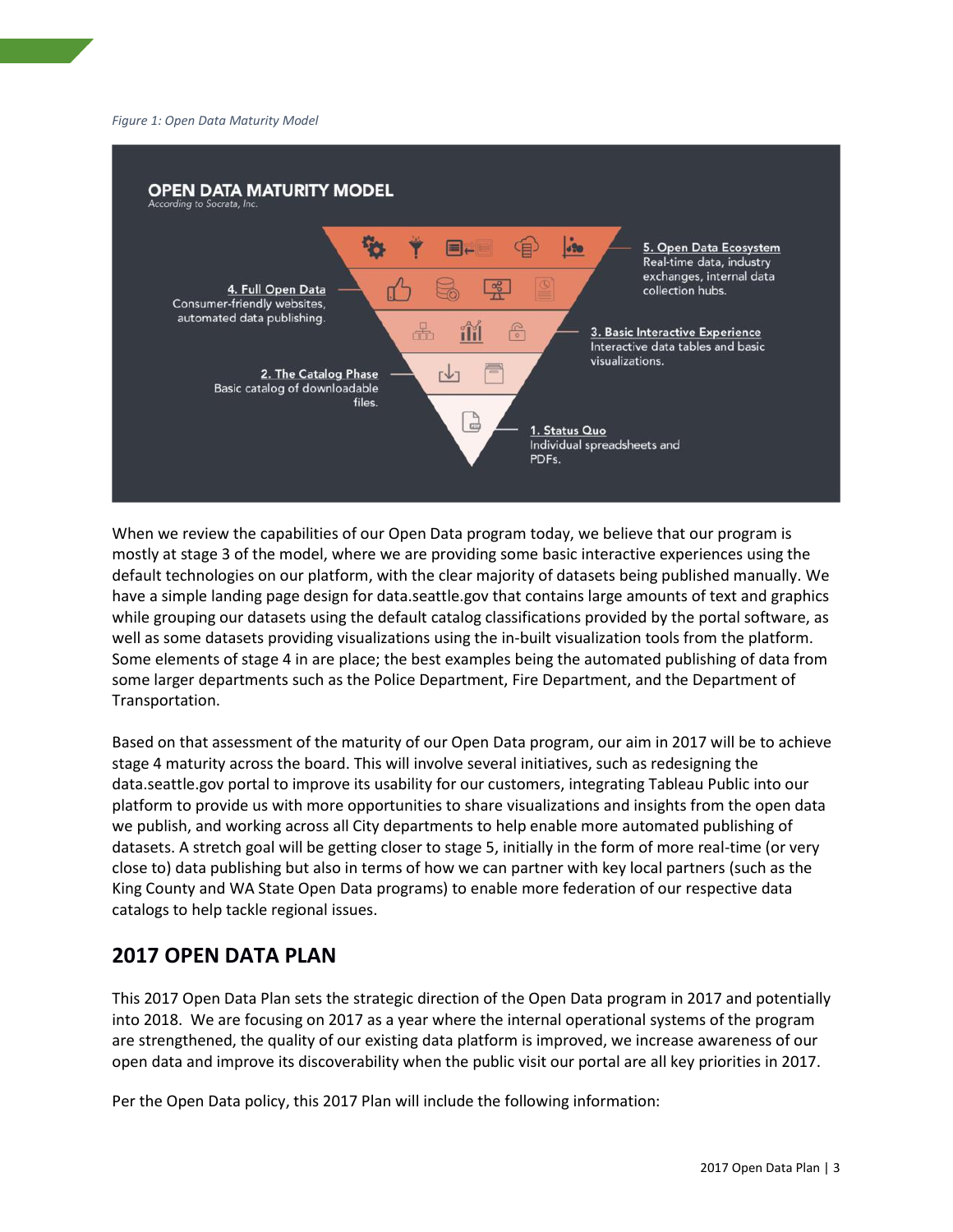- *a. Plan for the upcoming year to improve online public access to Open Data and maintain data quality.*
- *b. Datasets scheduled to be published on the portal in the upcoming year, including description and proposed publication timeline.*
- *c. Proposals for improving the city's open data management processes that help advance our open data policy goals.*
- *d. Recommendation on historical document inclusion and schedule for approved historical document publication.*
- *e. Summary of the costs associated with operating the Open Data Program, including any proposed changes, for the upcoming fiscal year.*
- *f. Factors which may affect the Open Data Program in the upcoming year.*

# <span id="page-4-0"></span>**OUR ASPIRATIONS FOR 2017**

Using data from the 2016 Annual Report and other institutional knowledge we have gained since the formation of the Open Data program; we now set out the strategic plan for the Open Data Program in the short-to-medium term. That is, to identify what we aim to accomplish in 2017 (short-term) and how we plan to create the conditions for more ambitious advances in 2018 and beyond (medium-term).

This section outlines our key aspirations and provides context for how they influence our 2017 priorities.

- 1. Strive to maintain a close alignment to "Priority 1: Smarter, Data-Driven City" of the Seattle IT Strategic Agenda for 2017/2018, and specifically focus our efforts on spearheading work related to "Objective 1.1: Increase the use of data". This can involve implementation of data governance concepts within the Open Data program, leading by example on the use of new data tools that aid with data quality and analysis, or making sure that our IoT projects start by posting data in real time to data.seattle.gov. It can also reinforce the embedding of open data considerations into new project intake processes at the City, so that the policy of "open by preference" is top of mind right from the beginning of new projects. Work streams such as these will help us to further weave the Open Data program into the fabric of our City government, and achieve one of the key goals of our Open Data Policy which is to: "empower City employees to be more effective, better coordinated internally, and identify opportunities to better serve the public".
- 2. Refine the Open Data Policy to relocate the existing operational details into an updated version of the Open Data Playbook. The existing Open Data Policy contains prescriptive details on operational aspects of the Open Data program that are becoming dated as we enter 2017. The Policy should maintain its directional relevance to the policy implementation work over time. The Playbook, which has proven effective internally at the City and popular with other governments across the US as an example of best practice when establishing an Open Data Program, and will be a living (open) document that is continually updated as we iteratively improve the operational aspects of the Open Data Program.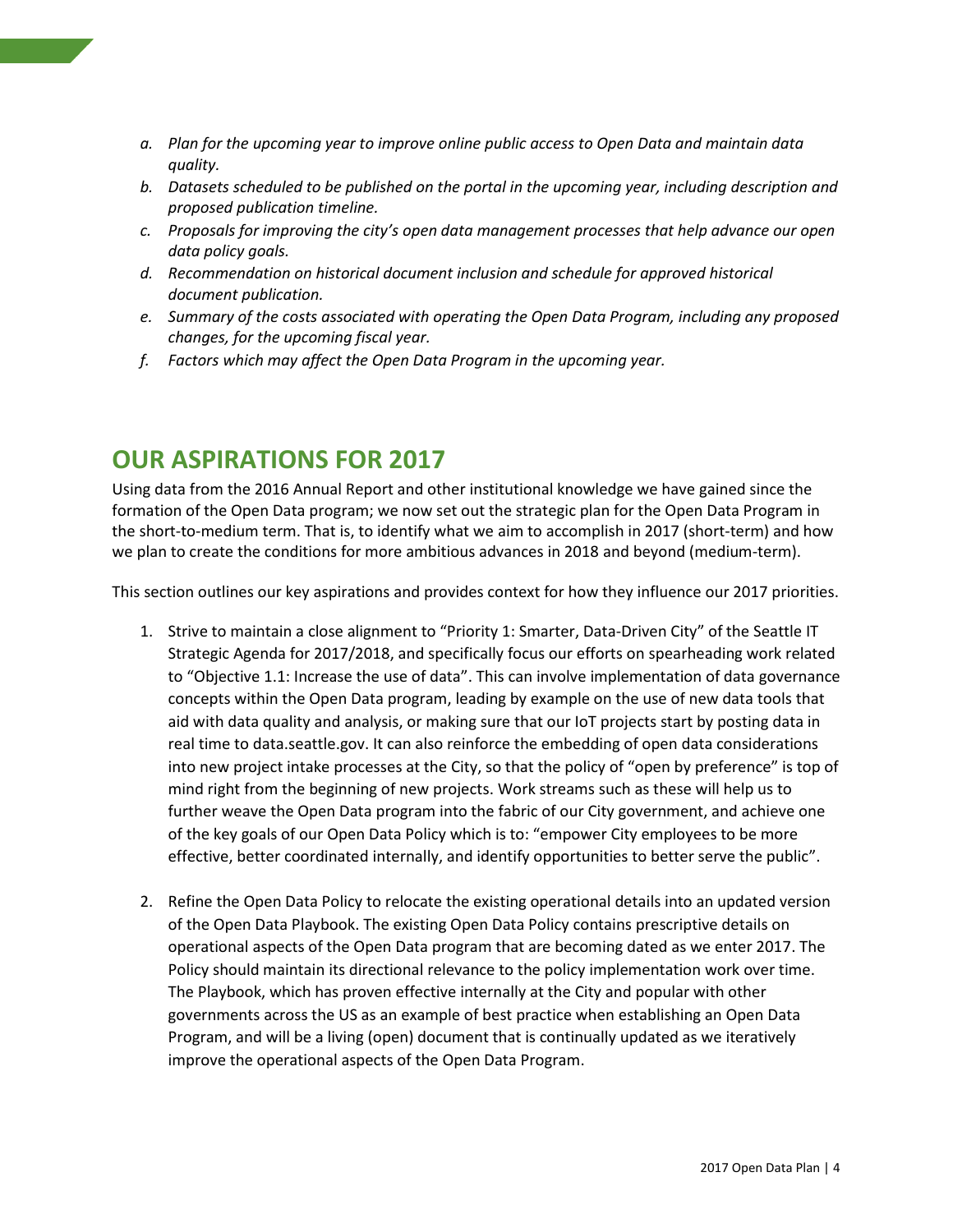3. Create the conditions for a "virtuous cycle" effect caused by ongoing improvements we will make in the Open Data program over time. Internal process and operational improvements will translate into more high value datasets being published onto data.seattle.gov, enabling opportunities to develop actionable insights and analysis that can lead to positive outcomes for the City and the public. This in turn will lead to increased demand for high value open datasets that support specific research questions on issues of concern to the City and the public we serve.

<span id="page-5-0"></span>

- 4. Identify issues of importance to the City of Seattle and the public we serve, work to identify datasets that could support research, analysis, and advocacy efforts related to those issues, and publish them to data.seattle.gov in an efficient manner. A great example of an initiative that we aspire to do more to support in 2017 is our Race and Social Justice Initiative (RSJI). In 2016 we applied an RSJI Toolkit, developed internally at the City, to the Open Data Program and came up with a set of recommendations for how we will view the work that we do in the Open Data Program through the RSJI lens. One key recommendation is that in 2017 we look for opportunities to identify and release open datasets that help with promoting positive RSJI outcomes. This work can provide a template for how we can support other issues of importance as they arise, and showcase how we as a City derive real value from our open data.
- 5. Enhance our connections with the community at large to develop a deeper understanding of how the public uses open data, and what we can do to help increase the value of the open data we do provide. There are several ways in which we plan to achieve this.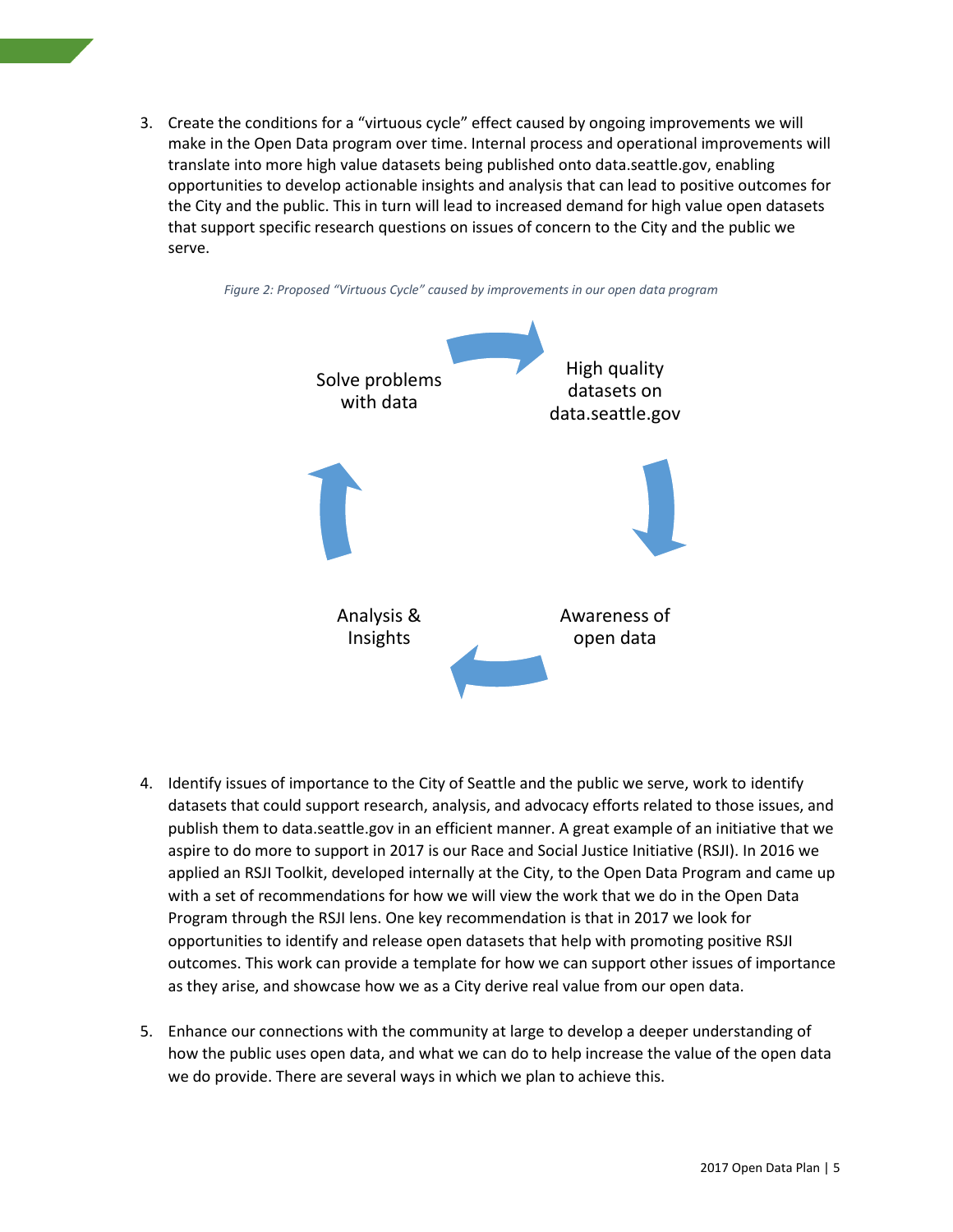The Open Data Program's direct connection to the eGov committee (a sub-committee of the Community Technology Advisory Board [\(CTAB\)](http://www.seattle.gov/community-technology-advisory-board)) will continue to play a key role in helping us connect with and understand the needs of our many communities across Seattle, especially those minority communities which may be underserved by our program. Our Open Data platform acts as a key enabler for our civic technology community to build rich apps and experiences that both the City and the public can avail of, as well as enabling researchers and data scientists to create deep insights into important issues that can help positively influence City policy decisions and help the City scale. To enhance our connections with the civic tech community, the Open Data Program will partner very closely with the Civic Technology Program, run by the City's Civic Technology Advocate, which exists to engage the broader community in solving civic problems through technology. This includes partnerships that analyze, visualize, or make use of open data. By directly connecting the users of open data with the publishers, civic technology maximizes the value of open data for the community and helps the City make more informed decisions about how best to deliver information to the public. Additionally, the Open Data Program will further develop our partnerships with Universities and other research entities to leverage their research into open data and its impact as well as partaking in studies and programs where beneficial.

It is thinking through these aspirations, in conjunction with supporting data on the state of our program and our data platform, that we devised the following strategic plan for the Open Data Program in 2017 and beyond.

# <span id="page-6-0"></span>**OUR STRATEGIC FRAMEWORK IN 2017**

The key to any successful enterprise is to have clarity of purpose (or vision) and a clear objective, guided by a set of core principles and a well-defined set of priorities that help us achieve that core objective in time. As this is the first Open Data Plan for the City of Seattle, it provides us with an opportunity to step back and review those questions around why, what and how and use a '3P Framework' that defines the purpose for the use of open data by the public and within the City of Seattle, the principles that will govern our decision making within the Open Data program, and the priorities that will inform what projects we aim to accomplish in 2017.

### <span id="page-6-1"></span>**PURPOSE**

The Open Data Program, through our "open by preference" policy, makes the data generated by the City of Seattle openly available to the public to aid with increasing the quality of life for our residents; increasing transparency, accountability and comparability; promoting economic development and research; and improving internal performance management within the City of Seattle organization itself.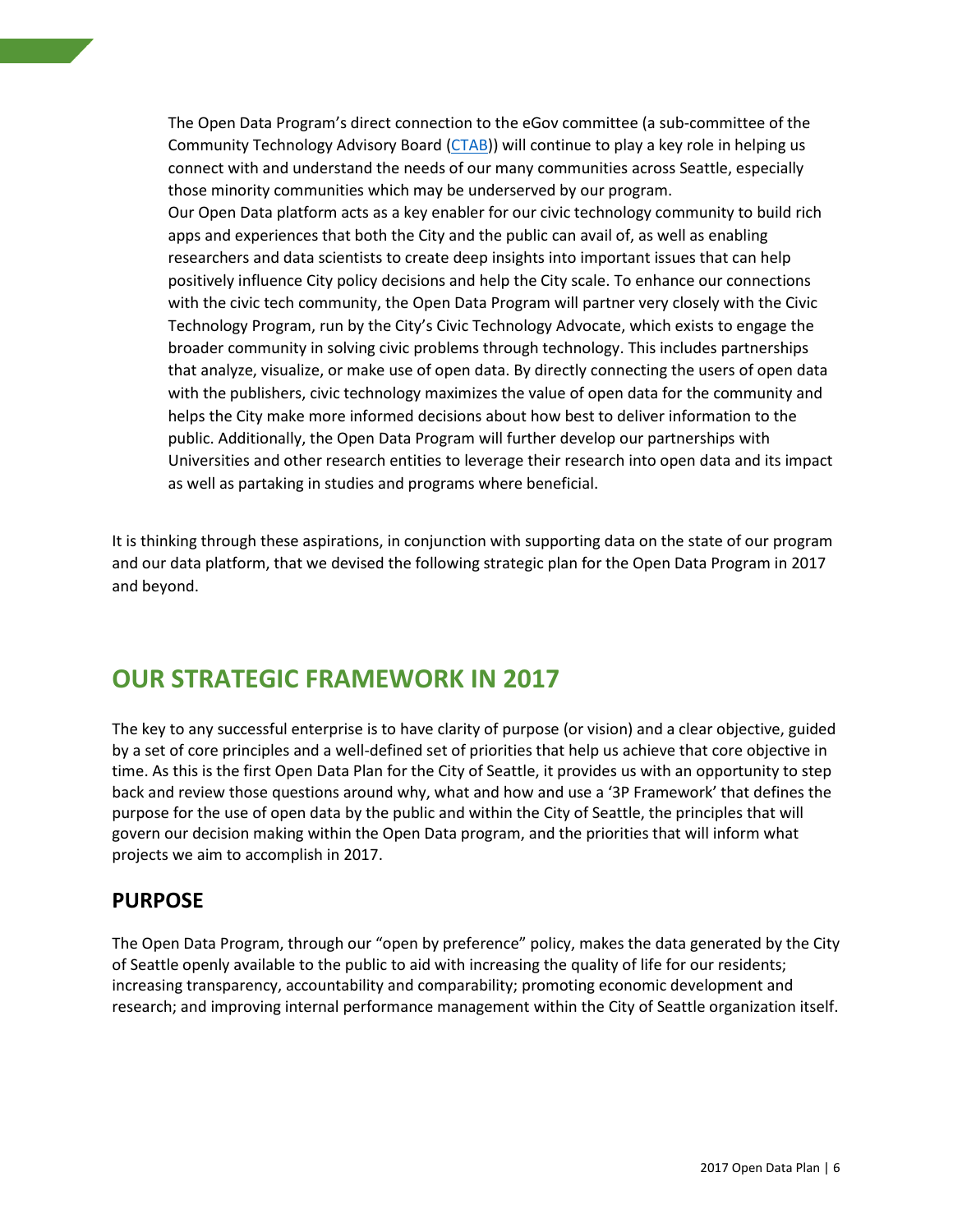## <span id="page-7-0"></span>**PRINCIPLES**

As we complete our work and encounter new issues and demands on our resources, every decision we will make about how we should proceed will be guided by five core principles. These principles act as a guide to enable us to make thoughtful decisions on how we will move forward in any given situation.

- 1. Begin by asking how the work we do will help the public, through the equity lens.
- 2. Cultivates a culture of operational efficiency, learning, agility and innovation.
- 3. Use data to inform our planning and prioritization decisions.
- 4. Strive to release open datasets that unlock real value for the public as well as internal City departments.
- 5. Eliminate technological barriers to successful (internal or external) outcomes.

## <span id="page-7-1"></span>**PRIORITIES**

Here we define the five main priorities for 2017, and outline the work we will do to achieve these goals.

| <b>Priority</b>                                                                                                                                                                                                                                                                                                                                                                | <b>Objective</b>                                                                                                                                                                                                                                                                                     |
|--------------------------------------------------------------------------------------------------------------------------------------------------------------------------------------------------------------------------------------------------------------------------------------------------------------------------------------------------------------------------------|------------------------------------------------------------------------------------------------------------------------------------------------------------------------------------------------------------------------------------------------------------------------------------------------------|
| 1. Open Dataset Publishing improvements<br>In partnership with our Open Data Champions,<br>improve our internal systems to help identify,<br>generate and facilitate the publishing of open<br>datasets to data.seattle.gov.                                                                                                                                                   | 1.1. Create an online version of our Open<br>Dataset Submission Form.<br>1.2. Reduce friction in the publishing workflow<br>to enable publishing of more automated<br>datasets.<br>1.3. Provide more training and documentation<br>to upskill our Open Data Champions and other<br>key stakeholders. |
| 2. Improve the quality of the existing data<br>platform<br>Our Data.seattle.gov platform has been in<br>existence since 2010 and during the bulk of that<br>time there were limited policies and procedures<br>in place to guide the release of open datasets.<br>Thus, our platform of open datasets now requires<br>maintenance as well as a review of quality<br>standards. | 2.1. Audit the existing datasets on the<br>data.seattle.gov platform to improve their<br>quality.<br>2.2. Improve how we listen and respond to<br>customer feedback about our platform of<br>data.                                                                                                   |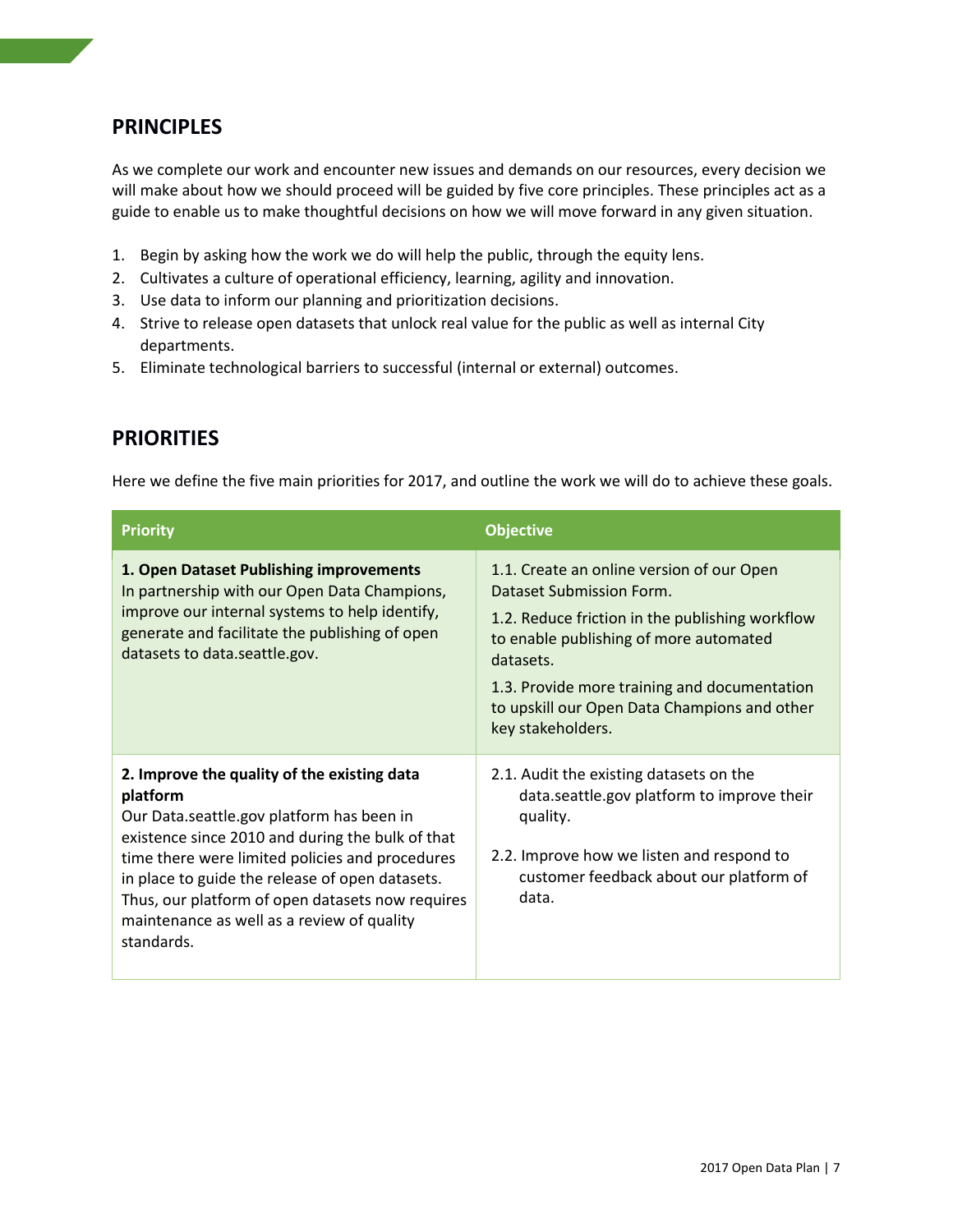| <b>Priority</b>                                                                                                                                                                                                                                                                                                                                                            | <b>Objective</b>                                                                                                                                                                                                                                                                                               |
|----------------------------------------------------------------------------------------------------------------------------------------------------------------------------------------------------------------------------------------------------------------------------------------------------------------------------------------------------------------------------|----------------------------------------------------------------------------------------------------------------------------------------------------------------------------------------------------------------------------------------------------------------------------------------------------------------|
| 3. Increase the discoverability of our Open Data<br>to the public<br>In addition to making internal process<br>improvements, it is also vital that we improve our<br>external-facing experiences so that our public can<br>more easily discover the data that the City of<br>Seattle is providing for them.                                                                | 3.1. Redesign the data.seattle.gov home page to<br>make our Open Data more discoverable.<br>3.2. Update http://seattle.gov/opendata to<br>provide more transparency into our Open<br>Data program.<br>3.3. Increase the usage of our official social<br>media channels to drive awareness of our<br>Open Data. |
| 4. Complete the Privacy Risk Assessment of the<br><b>Open Data Program</b><br>The Open Data Policy Section 5.K. directs the City<br>to perform an annual risk assessment of both the<br>Open Data Program and the content available on<br>the Open Data Portal. A risk assessment will be<br>completed by 7/31/2017, which will be published<br>as a public-facing report. | 4.1. Partner with Future of Privacy Forum and<br>oversee their project delivery per the<br><b>Statement of Work.</b><br>4.2. Implement recommendations arising from<br>the Privacy Risk Assessment report, as they<br>pertain to the Open Data Program.                                                        |
| 5. Generate increased awareness of Open Data<br>within the City of Seattle government<br>As 2017 has been designated by Mayor Ed<br>Murray as the year of good governance at the<br>City of Seattle, initiatives such as the Open Data<br>Program are at the forefront of internal City<br>efforts to derive value from our internal data.                                 | 5.1. Ccontinue to develop our outreach<br>capabilities and help drive awareness of<br>open data across Seattle and beyond.<br>5.2. Educate internal and external stakeholders<br>on the value of open data.                                                                                                    |

#### **1. Open Dataset Publishing improvements**

One of the key roles of our Open Data Champions is to work within their departments to help identify, generate and facilitate the publishing of open datasets to data.seattle.gov. The current publishing processes require a lot of manual steps, and as we look to scale the volume of open data being published in 2017 and beyond, this is a bottleneck that needs to be addressed urgently. Open dataset publishing process improvements will include:

• Open Dataset Submission Form (ODSF) v2.0 – we will create an online version of the current ODSF that will enable the Open Data Champs at each City department to more quickly and efficiently enter their proposed open datasets into the publication system. It will be linked to our Open Dataset publishing schedule, and will aid with improving the quality of metadata in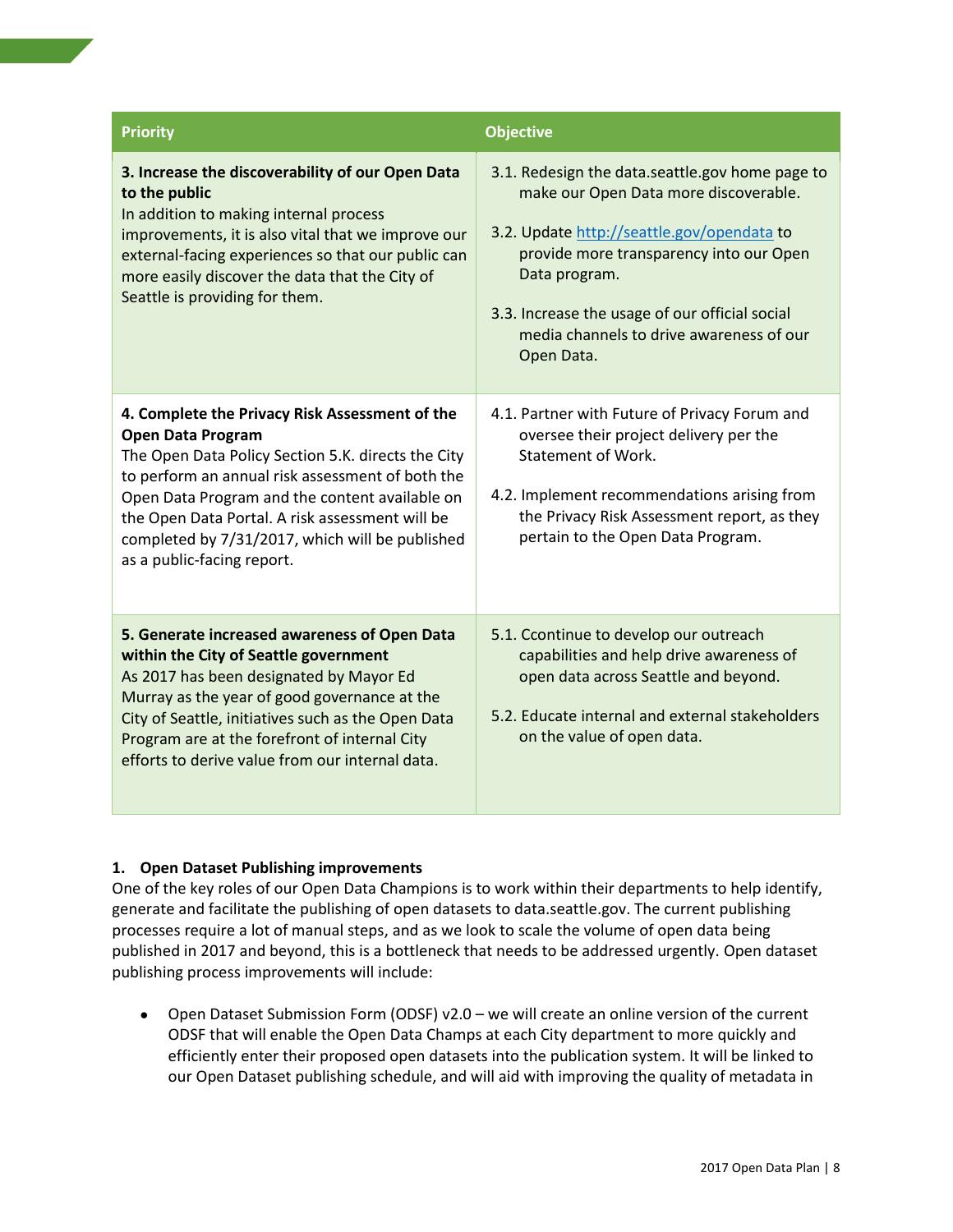new datasets being published. This is our #1 internal priority in 2017, simplifying this procedure will incentivize our Open Data Champions to release even more datasets.

- Partner closely with Socrata to reduce friction in the publishing workflow outside of our ODSF form, particularly for automated datasets. Moving more datasets from manual publishing mode into an automated publishing mode is a top desire for our program over time.
- Provide better documentation to the Open Data Champions and other stakeholders on the processes we wish them to follow in 2017. The goal is for them to be able to self-serve where possible, and reduce the need for on-demand help from the Open Data team.

#### **2. Improve the quality of the existing data platform**

Our Data.seattle.gov platform has been in existence since 2010 and during the bulk of that time there were limited policies and procedures in place to guide the release of open datasets. Thus, our platform of open datasets now requires maintenance as well as a review of quality standards.

- Using a detailed data analysis of the data.seattle.gov asset inventory, we will identify deficiencies in our data.seattle.gov platform and develop a project that will mitigate these issues. Issues include improvements to our dataset metadata, identifying stale datasets and creating processes to either update or responsibly deprecate those. This project will be carried out by our Open Data Champions, in conjunction with the Open Data team who will identify ways to address certain issues programmatically. It is expected that this work will take several months to complete, and we will target this work to be completed in the first half of 2017.
- We will partner with Socrata on how to create an improved ability to listen to feedback and suggestions from the public for new datasets as well improvements to existing datasets. This feedback will be channeled to our Open Data Champions primarily, enabling them to use these data as a method to prioritize what additional open datasets could be published.

#### **3. Increase the discoverability of our Open Data to the public**

One of the most common pieces of feedback that we receive is that the discoverability of our open data could be improved. In 2017 we will take some major steps to addressing those deficiencies, in the ways listed below. It is worth noting that the work we will do in Priority 2 will also have a positive impact on our open data discoverability, as improving the quality of the metadata in our datasets will result in better search engine optimization (SEO) and more accurate search results on data.seattle.gov itself.

- Redesign the data.seattle.gov home page to make our Open Data more discoverable. This will require us to create a new simplified design that allows the public to quickly search for data by both pre-defined categories and City departments, as well as providing quick access to our GIS data portal, data visualizations for key datasets, and entry points to other key data services the City provides such as police reports. The goal is to ensure that our residents can more easily selfserve from our data portal.
- Update our existing public-facing Open Data Program site [\(http://seattle.gov/opendata\)](http://seattle.gov/opendata) to provide more transparency into our Open Data program, with easily discoverable links to our documentation, training, research pertinent to our program and general information on our program. Another goal will be to relocate a lot of text and photos currently on data.seattle.gov to this site.

Increase the usage of our official social media channels to drive more awareness of our Open Data. This includes ramping up the usage of our Open Data Program Facebook and Twitter accounts, in conjunction with targeted blog posts highlighting important dataset releases and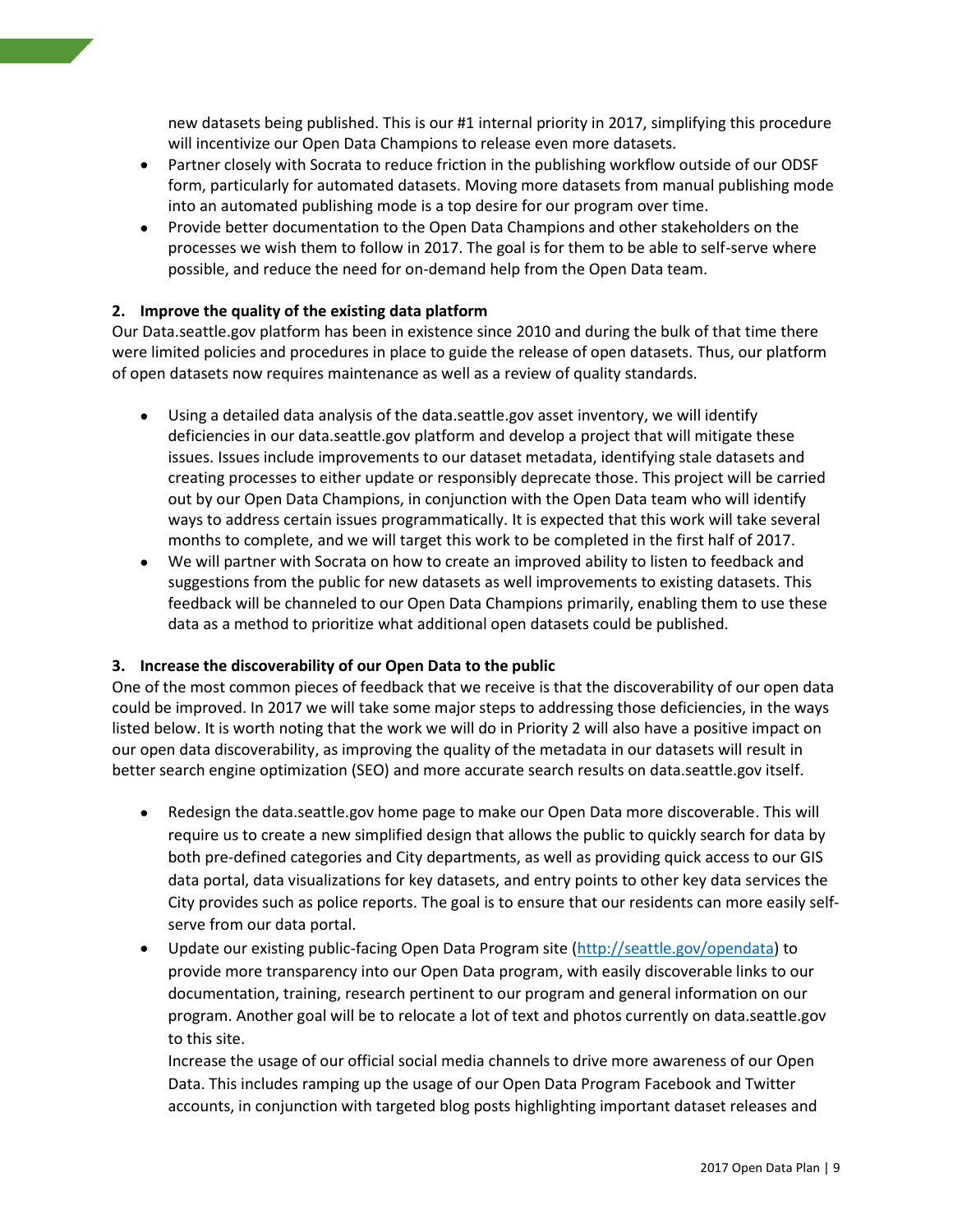other key events related to Open Data within the broader Seattle region. The powerful network effects arising from Twitter posts allow us to greatly amplify our messaging and create broad awareness of our Open Data work within Seattle as well as nationwide. In time, we hope to include other social media channels into our outreach activities.

#### **4. Complete the Privacy Risk Assessment of the Open Data Program**

The Open Data Policy Section 5.K. directs the City to perform an annual risk assessment of both the Open Data Program and the content available on the Open Data Portal. As such, the City has contracted with the Future of Privacy Forum (FPF) to develop a methodology for conducting a risk assessment based on review of a subset of high-risk agencies or data sets as well as a random sample of additional agencies or data sets, to evaluate the risk of re-identification in case of release of individual data sets or multiple data sets. FPF will deliver a risk assessment by 7/31/2017, which will be published as a publicfacing report.

• Partner with Future of Privacy Forum and oversee their project delivery per the Statement of Work. This work involves regular communication and sharing of information vital to enabling the research to proceed in a timely fashion, and facilitating visits by FPF to the City of Seattle for research and collaboration purposes.

Once completed, implement recommendations arising from the Privacy Risk Assessment report, as they pertain to the Open Data Program. It is expected that this implementation work will begin in the third or fourth quarter of 2017 and likely continue into early 2018.

#### **5. Generate increased awareness of Open Data within the City of Seattle government**

2017 has been designated by Mayor Ed Murray as the year of good governance at the City of Seattle, and initiatives such as the Open Data Program are at the forefront of internal City efforts to inculcate a more data-driven culture. Indeed, one of the four main goals of the Open Data Program is to enable City departments to derive value from our open data to drive internal efficiencies and improve performance.

- Working closely with our network of Open Data Champions, we will actively seek opportunities to generate increased awareness of our Open Data Program across City departments and encourage them to use the high-value datasets already available to the public for their own internal decision making purposes. This will include identifying suitable internal use cases of open data and presenting those to City departments as examples for them to consider.
- Additionally, we will regularly update City department leadership on progress towards our 2017 Open Data Priorities as outlined in this plan, with a view to encouraging City leadership to factor in open data as part of their departmental activities and priorities.
- We will work within Seattle IT to update the IT Project intake process to include a recommendation to release any data generated through that project implementation as open data. This will aid with keeping open data as a key consideration for both internal and external use cases for all new IT projects in 2017 and beyond.
- As part of our annual Data Camp training for Open Data Champions, we will include training that will enable them to upskill in the areas of data analysis and data visualization to aid with their ability to leverage open data internally within their respective departments.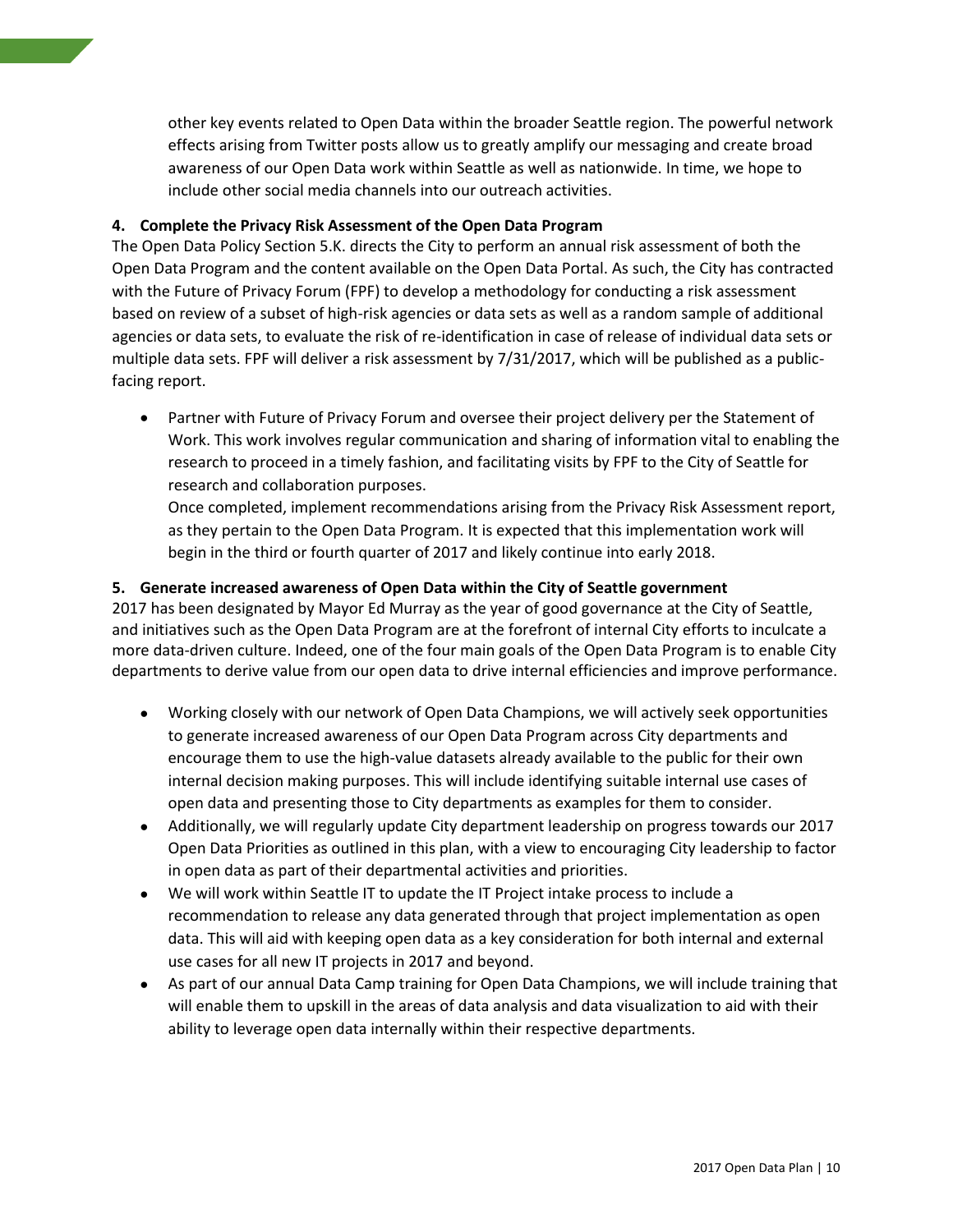# <span id="page-11-0"></span>**OPEN DATASETS SCHEDULED FOR RELEASE IN 2017**

In this section, we list the open datasets that our City departments have identified as priorities for publication in 2017. Not all departments have listed datasets at time of publication, therefore this list will be updated throughout the year as departments refine their plans based on feedback from the community and other prioritization efforts. To ensure we can track those updates publicly, we will be releasing the Open Dataset publication schedule as an open dataset on data.seattle.gov and updating it once a quarter so that it remains up to date. The results of the departments' efforts to publish open data will then be listed in the 2017 Open Data Annual Report, published in January 2018.

|  |  | Current list as of January 31 <sup>st</sup> , 2017: |  |  |
|--|--|-----------------------------------------------------|--|--|
|--|--|-----------------------------------------------------|--|--|

| <b>Dataset name</b>       |                              | <b>Department name</b>                                 | <b>Description of the Dataset</b>                                                                                                                                                                                                                                                                                                                                                                                                                                                                                                                                  |
|---------------------------|------------------------------|--------------------------------------------------------|--------------------------------------------------------------------------------------------------------------------------------------------------------------------------------------------------------------------------------------------------------------------------------------------------------------------------------------------------------------------------------------------------------------------------------------------------------------------------------------------------------------------------------------------------------------------|
| 1.<br><b>Statistics</b>   | <b>Aging Case Management</b> | <b>Human Services Department</b>                       | Client Level (anonymized) of<br>who received case management<br>through an HSD funded<br>program.                                                                                                                                                                                                                                                                                                                                                                                                                                                                  |
| <b>Film Permits</b><br>2. |                              | Office of Economic<br>Development                      | Film locations, dates,<br>production types, and<br>production spend.                                                                                                                                                                                                                                                                                                                                                                                                                                                                                               |
| 3.<br>Viability           | <b>SODO Commercial Solar</b> | <b>Office of Economic</b><br>Development               | List of commercial properties in<br>SODO with stats that indicate<br>their potential for solar power.                                                                                                                                                                                                                                                                                                                                                                                                                                                              |
| 4.<br>Winners             | Design Excellence Award      | Office of Planning and<br><b>Community Development</b> | Names and associated<br>information of Design<br><b>Excellence Award winners. The</b><br>Seattle Design Commission<br>selects winning projects,<br>typically on an every-other-year<br>basis, from public buildings,<br>parks, open spaces, and vision<br>plans completed in Seattle since<br>the previous awards. The<br>Commission chooses projects<br>for these awards based on<br>inspired design, contextual<br>integration, innovative<br>sustainability, social inclusion,<br>exemplary partnerships,<br>effective investment, and<br>impeccable execution. |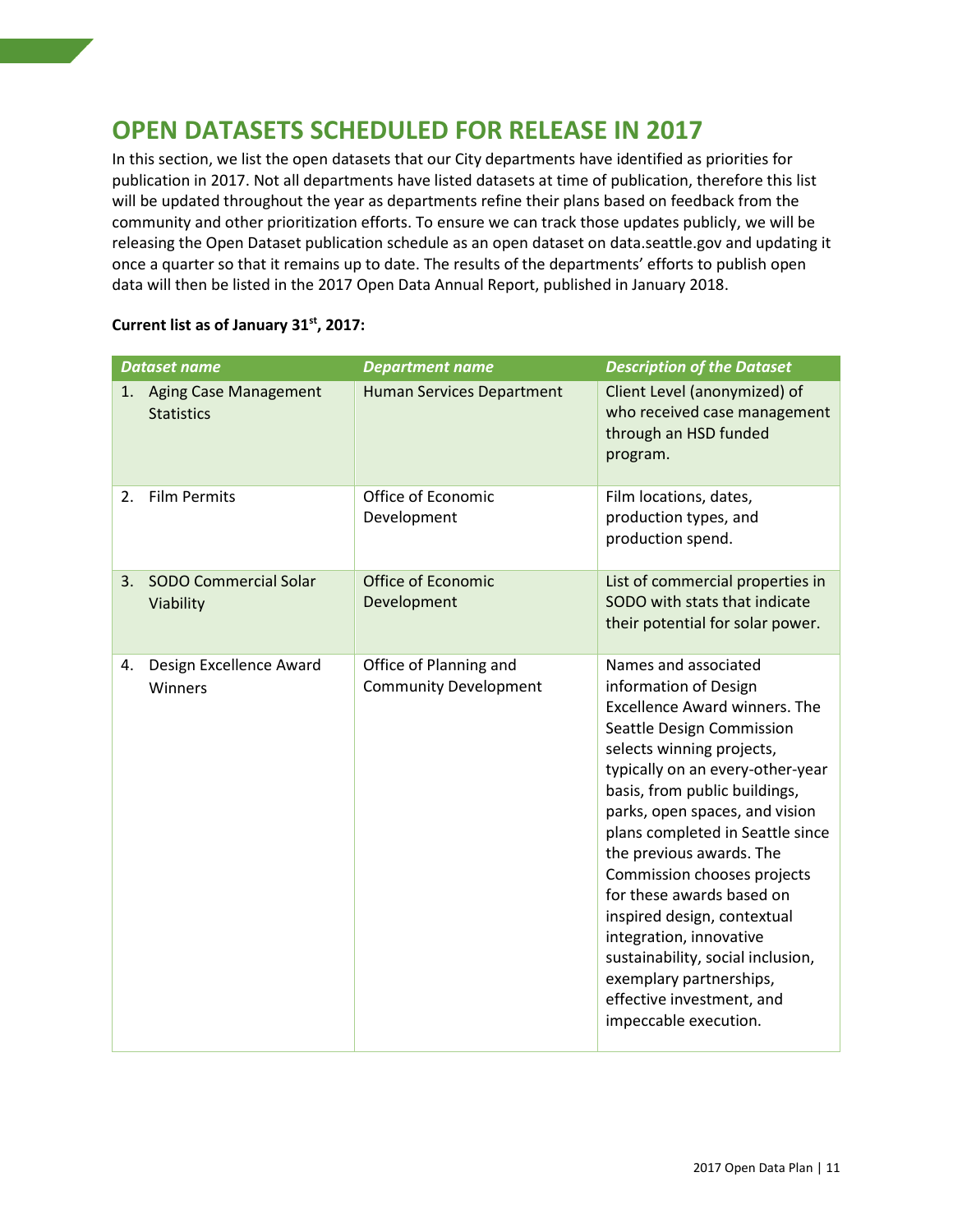| 5. | <b>Planning and Community</b><br><b>Reporting Area</b><br>equivalencies                      | Office of Planning and<br><b>Community Development</b> | Table of 2010 Census<br>geographies (Census blocks,<br>Census Block Groups, and<br><b>Census Tracts) indicating</b><br>correspondence with City<br>defined planning area<br>boundaries (Urban Centers,<br>Urban Villages, Urban Village<br>Demographic Areas, Community<br><b>Reporting Areas, Council</b><br>Districts).                                                                                                                                                                                          |
|----|----------------------------------------------------------------------------------------------|--------------------------------------------------------|--------------------------------------------------------------------------------------------------------------------------------------------------------------------------------------------------------------------------------------------------------------------------------------------------------------------------------------------------------------------------------------------------------------------------------------------------------------------------------------------------------------------|
| 6. | <b>Planning Projects Underway</b><br>in Office of Planning &<br><b>Community Development</b> | Office of Planning and<br><b>Community Development</b> | Planning projects underway in<br>Office of Planning & Community<br>Development with key info on<br>broad type of project,<br>geographic area, link to<br>applicable Project webpage,<br>and information and links on<br>resulting legislation as<br>applicable.                                                                                                                                                                                                                                                    |
| 7. | <b>Residential Building Permit</b><br>Data in Urban Village<br><b>Growth Reports</b>         | Office of Planning and<br><b>Community Development</b> | <b>Residential Building Permit Data</b><br>used for growth reporting. This<br>dataset feeds the Urban Center<br>/ Village Housing Growth Report<br>(pdf format) that OPCD updates<br>quarterly and posts on the<br><b>Population &amp; Demographic</b><br>Website. OPCD also uses this<br>dataset to generate tables key<br>tables about Housing Growth in<br>the City's Comprehensive Plan<br>appendices. These reports and<br>tables could potentially be<br>published as alternative or<br>additional datasets. |
| 8. | <b>SPC Project Tracking</b>                                                                  | Office of Planning and<br><b>Community Development</b> | Topics that have been on<br>agendas of full Planning<br>Commission from beginning of<br>2014 to present.                                                                                                                                                                                                                                                                                                                                                                                                           |

**Contract**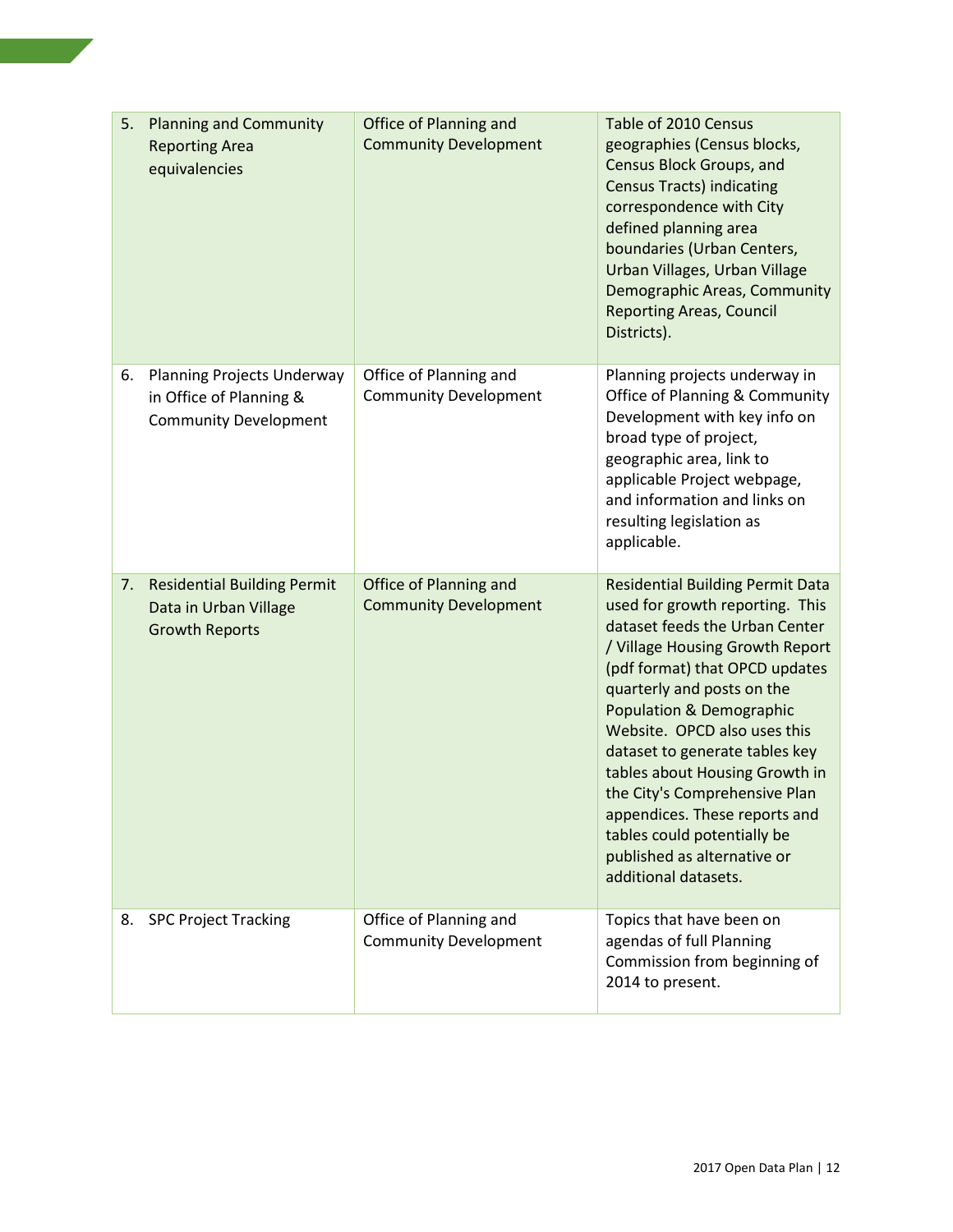| <b>Seattle Design Commission</b><br>9.<br><b>Review Projects</b> | Office of Planning and<br><b>Community Development</b> | Names and associated<br>information of current and<br>previous projects being<br>reviewed by the design<br>commission. Information<br>includes project name,<br>applicant (public agency<br>involved or labeled as "private<br>project") project value, location<br>(lat & long), MUP # if applicable,<br>year reviewed, and project type. |
|------------------------------------------------------------------|--------------------------------------------------------|--------------------------------------------------------------------------------------------------------------------------------------------------------------------------------------------------------------------------------------------------------------------------------------------------------------------------------------------|
| 10. SPC Quarter at a Glance                                      | Office of Planning and<br><b>Community Development</b> | Topics that have been on<br>agendas of full Planning<br>Commission as well as Planning<br>Commission Land Use &<br>Transportation and Housing &<br>Neighborhoods committees<br>beginning January 2016.                                                                                                                                     |
| 11. AFA Responses                                                | <b>Seattle Fire Department</b>                         | List of all SFD responses to Auto<br><b>Fire Alarms</b>                                                                                                                                                                                                                                                                                    |
| 12. CO Responses                                                 | Seattle Fire Department                                | List of all SFD CO Responses                                                                                                                                                                                                                                                                                                               |
| 13. RESELV Responses                                             | <b>Seattle Fire Department</b>                         | List of all SFD RESELV Responses                                                                                                                                                                                                                                                                                                           |
| 14. FIB/FIBRES Responses                                         | Seattle Fire Department                                | List of all SFD responses to FIB &<br><b>FIBRES</b>                                                                                                                                                                                                                                                                                        |
| 15. FOS Responses                                                | Seattle Fire Department                                | List of all FOS Responses                                                                                                                                                                                                                                                                                                                  |
| 16. FUELSP Responses                                             | Seattle Fire Department                                | List of all FUELSP Responses                                                                                                                                                                                                                                                                                                               |
| 17. HAZ Responses                                                | <b>Seattle Fire Department</b>                         | List of all SFD HAZ Responses                                                                                                                                                                                                                                                                                                              |
| 18. Hydrant Inspections                                          | Seattle Fire Department                                | List of Seattle fire hydrants and<br>their inspection/testing history.                                                                                                                                                                                                                                                                     |
| 19. NGO/NGL Responses                                            | <b>Seattle Fire Department</b>                         | List of all SFD NGO and NGL<br>Responses.                                                                                                                                                                                                                                                                                                  |
| 20. SFD Response Type Codes                                      | Seattle Fire Department                                | List of all Seattle Fire<br>Department Response Type<br>Codes.                                                                                                                                                                                                                                                                             |
| 21. Single Adult Night Shelters                                  | <b>Human Services Department</b>                       | List of overnight emergency<br>shelters, including any eligibility<br>and hours.                                                                                                                                                                                                                                                           |
| 22. Annual Issued Building<br>Permits                            | Department of Construction<br>and Inspections          | Number of Building Permits<br>issued each year.                                                                                                                                                                                                                                                                                            |

**Contract**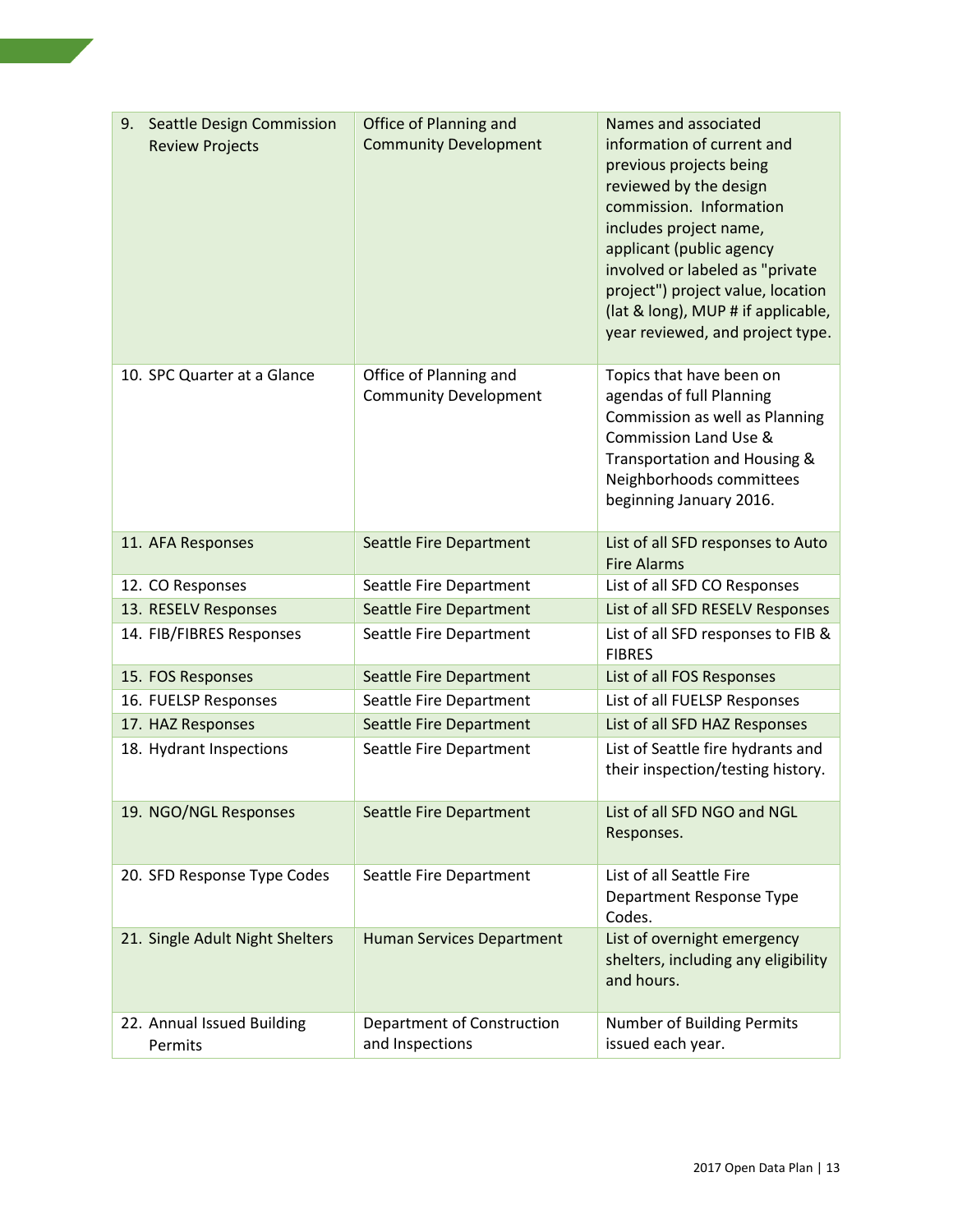| 23. Annual New Units                 | Department of Construction<br>and Inspections | Number of new units added by<br>construction permits that have<br>been issued or finalized. |
|--------------------------------------|-----------------------------------------------|---------------------------------------------------------------------------------------------|
| 24. Complaints by Type of<br>Problem | Department of Construction<br>and Inspections | Complaints by type of problem<br>(such as housing, zoning, weeds,<br>construction, etc.).   |
| 25. Issued NOVs                      | Department of Construction<br>and Inspections | Number of Notices of Violations<br>issued by type of case.                                  |